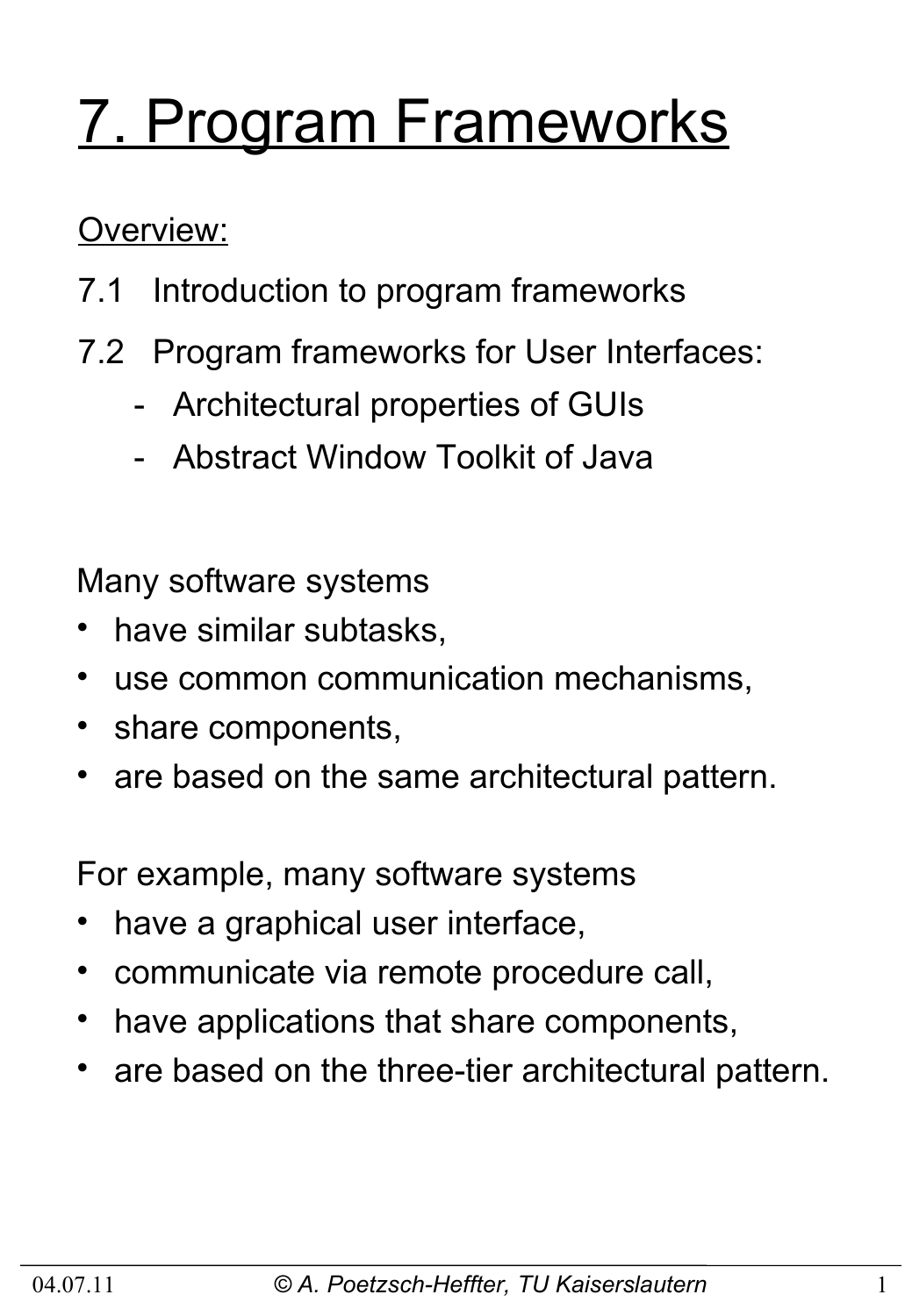If systems share properties, there is a chance to reuse

- architectural and design knowledge,
- implementation techniques,
- implementation parts, and
- communication infrastructure.

An important method to support reuse is the construction of frameworks that capture the shared properties.

# **7.1 Introduction to Program Frameworks**

- Program frameworks are an important technique for software reuse.
- They are usually developed for certain tasks or domains.
- From a static point of view, a program framework is an *extensible* and *adaptable* system of *modules* or classes that implement the core functionality and communication mechanisms of a general task or domain.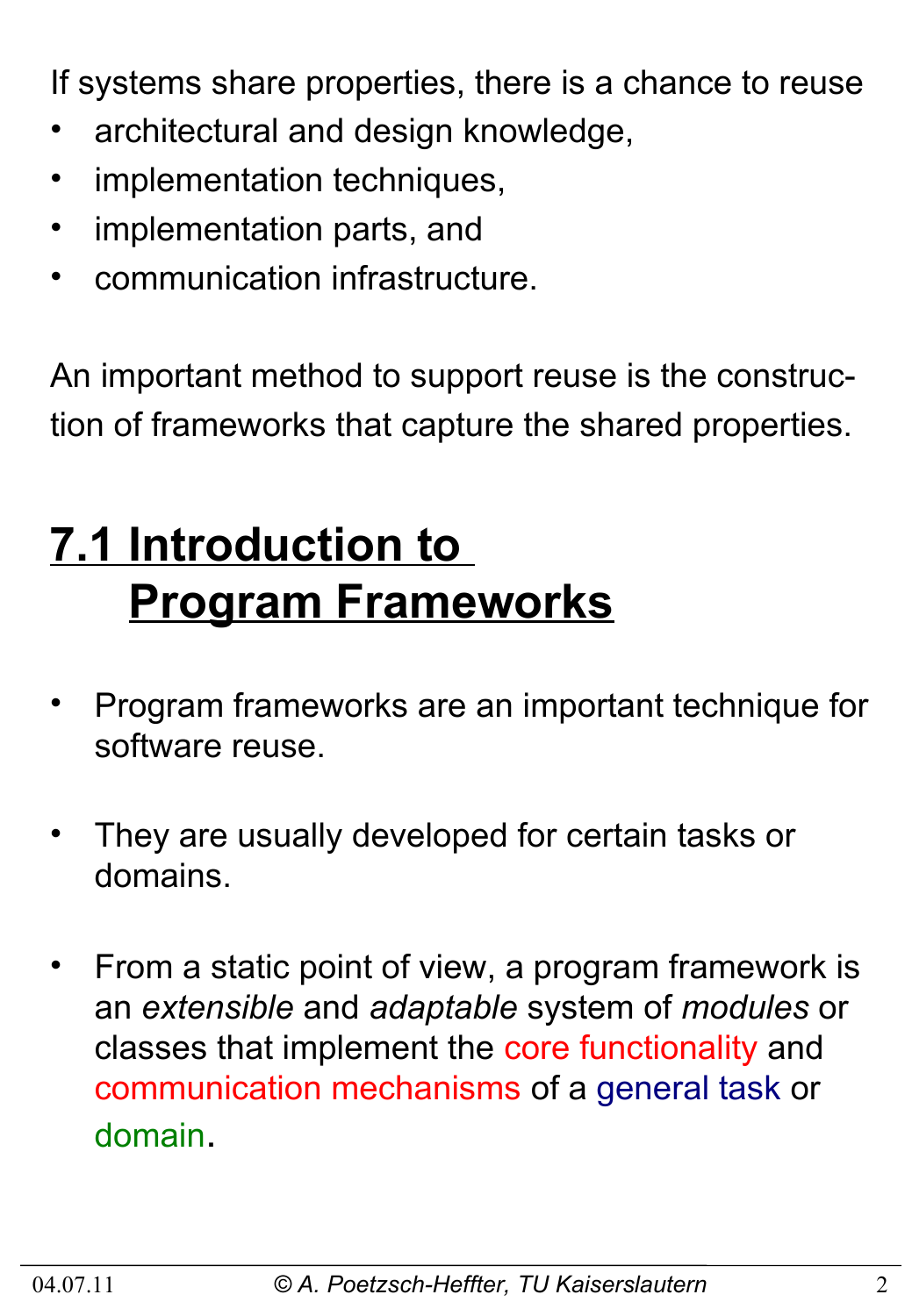Program frameworks are written in some programming language (e.g. C, C++, or Java).

Depending on the language, the elements of a program framework are

- procedures,
- modules,
- classes,
- interfaces,
- or similar programming elements.

In the following, we give answers to two questions:

- 1. What is the distinction between a program framework and an arbitrary set of library classes?
- 2. What is the distinction between program frameworks and other kinds of frameworks?

Both answers will help to understand the relation between architectural properties and program frameworks.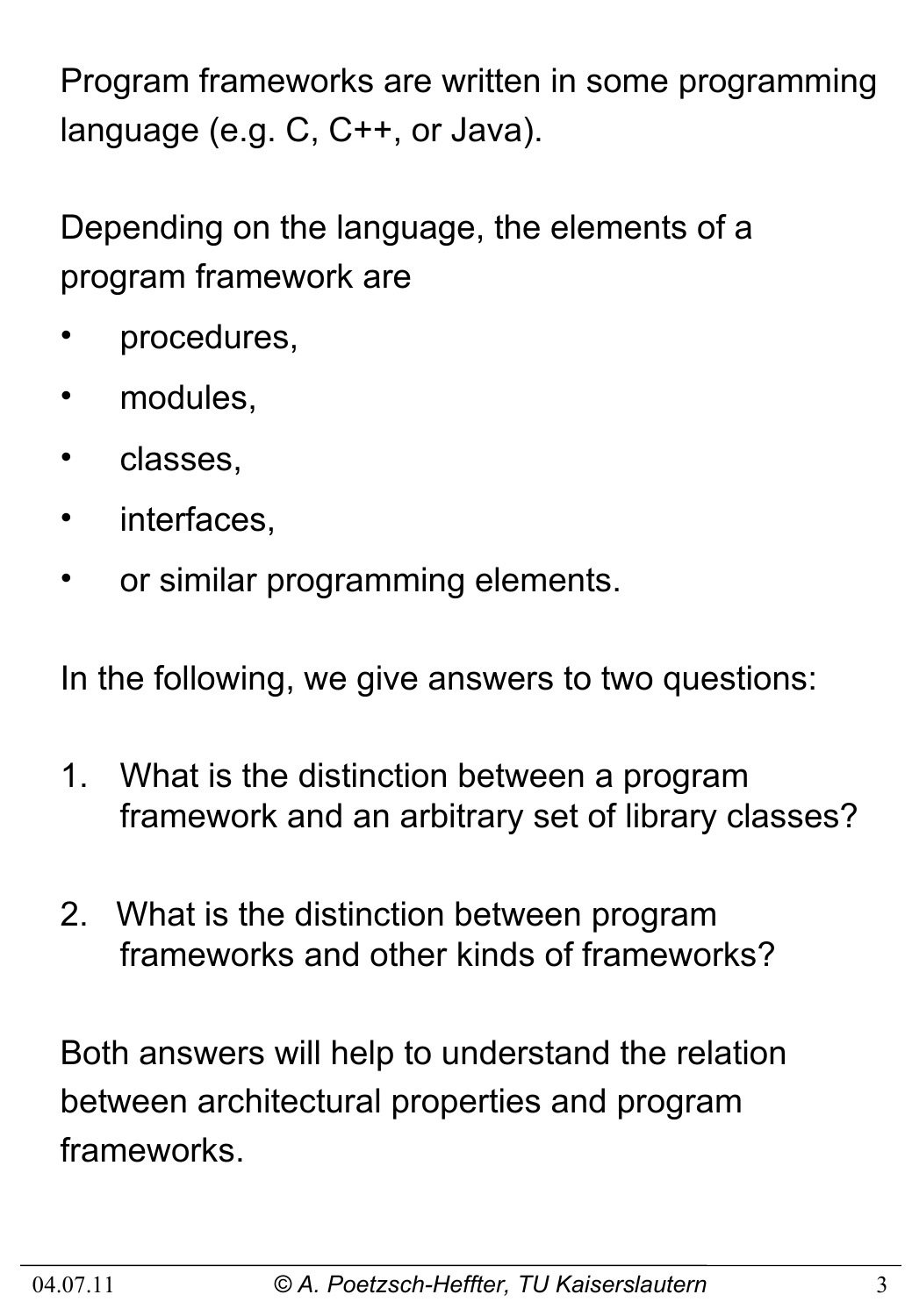# **Program Frameworks and Library Classes**

# Explanation: (Program framework)

A program framework is a system of classes which:

- work together to realize the functionality of more complex parts of software systems
- are extensible and adaptable
- provide the core functionality to perform a common general task that is needed within different concrete systems (generic aspect)

Syntactically, an object-oriented program framework appears to the programmer as a set of (library) classes.

But:

Not every set of (library) classes is a program framework, e.g.:

- a set of independent, unrelated classes like the Java library classes String, Boolean, Long, Float, etc.
- classical application programming interfaces that allow to access services of the operating or network system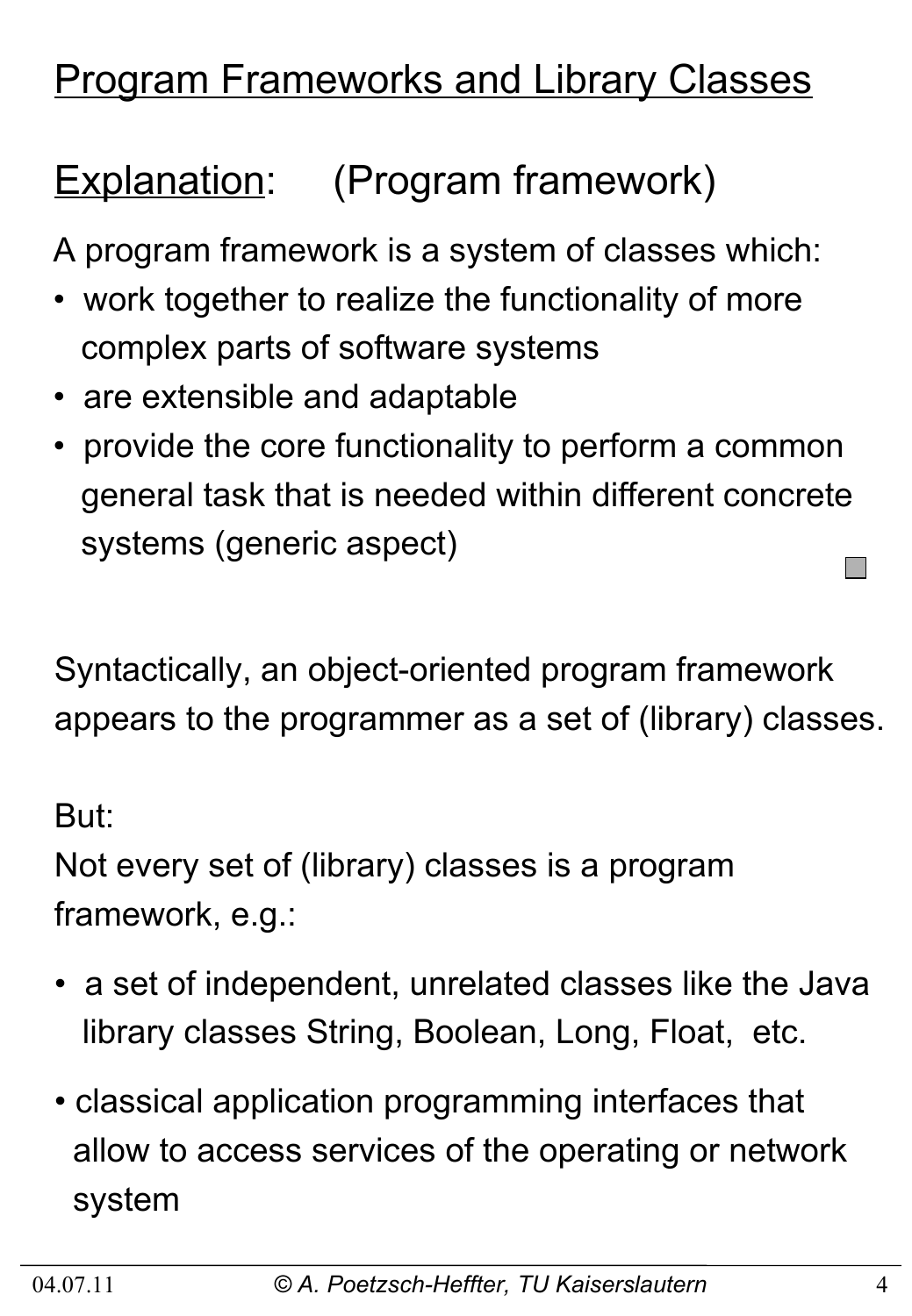# Remark:

Often, a program framework is based on an architectural pattern. E.g. many GUI toolkits are designed with the "model-view-controller pattern" in mind.

More powerful program frameworks are so-called *application frameworks*. They capture the generic architecture of families of applications. E.g. they support uniform user-guidance and common appearance of different applications in the family (cf. the article "ET++ – a Portable, Homogeneous Class Library and Application Framework").

Other program frameworks are less general and realize generic architectures for certain application domains.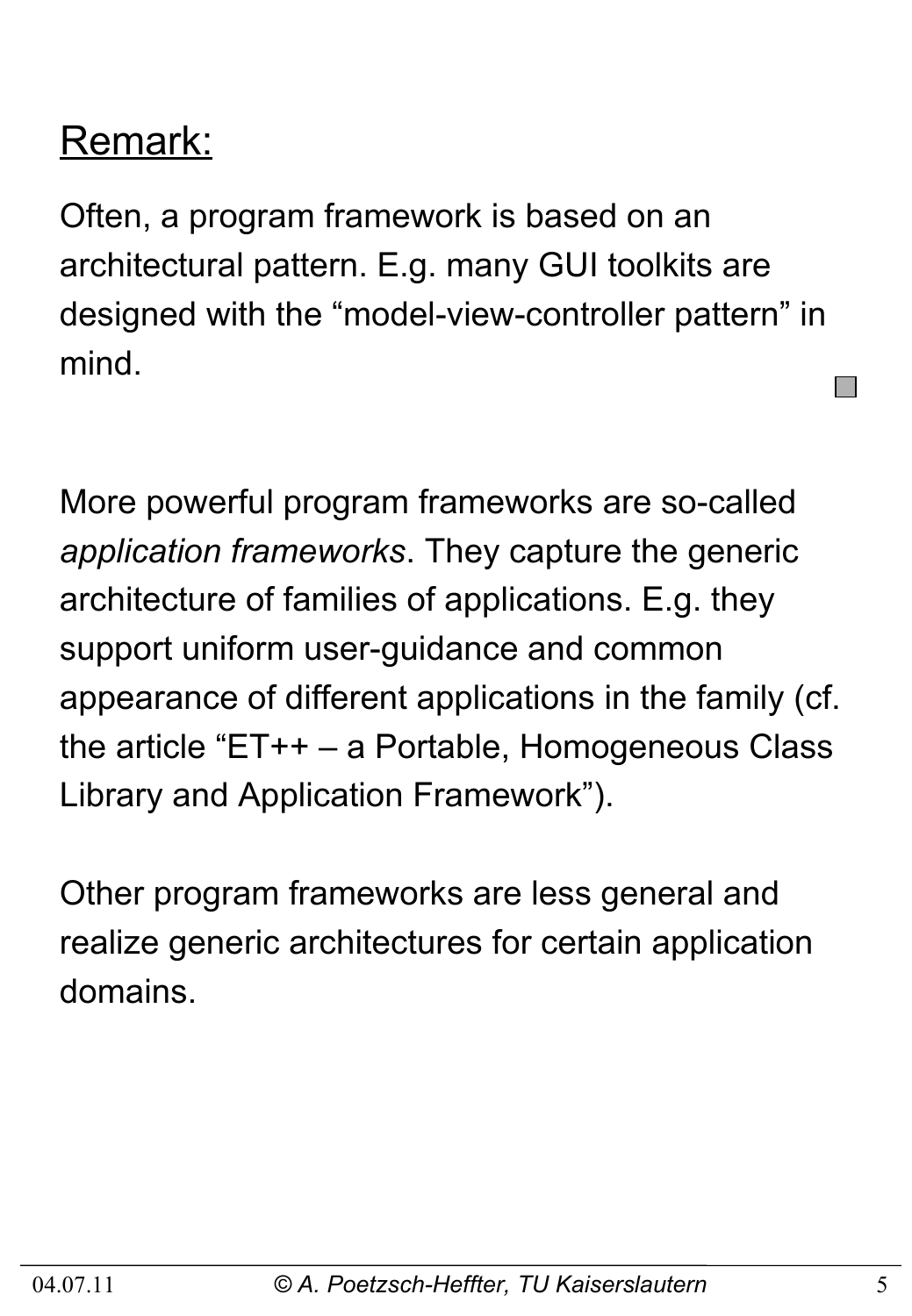## **Discussion of Program Frameworks**

Program frameworks capture generic architectures and generic implementations in form of (library) classes written in some programming language.

This has two *disadvantages*:

1. Program frameworks rely on whitebox reuse.

2. They are tied to the mechanisms and limitations of the underlying programming language.

In the following, we explain these disadvantages and discuss possible alternatives or extensions.

#### Whitebox Reuse

Applications that are developed with the help of a program framework are often constructed by specializing the classes of the framework.

# Explanation: (Whitebox reuse)

*Whitebox* reuse means that the software developer has and needs to have access to the program parts to be reused.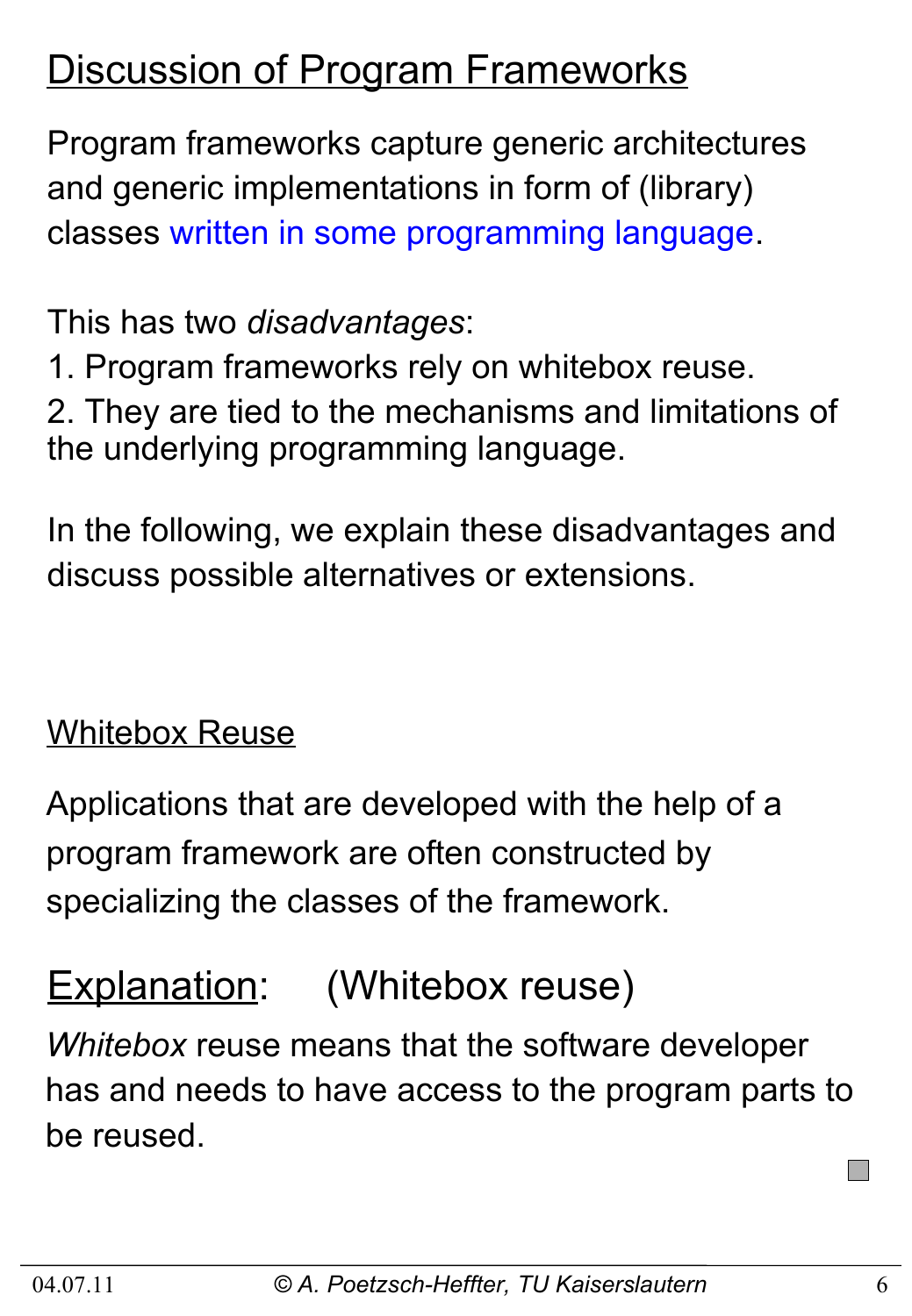Disadvantage of whitebox reuse:

The provider of the framework cannot change the implementation of the framework without affecting existing applications developed with it.

Possible solutions:

- •Graybox approach:
	- develop and use better encapsulation and interface specification techniques
- •Blackbox components:
	- capture the generic architecture that should be supported
	- are fully encapsulated and can only be accessed through a well-defined interface
	- have a hidden implementation
	- can be given in a binary format (programming language independent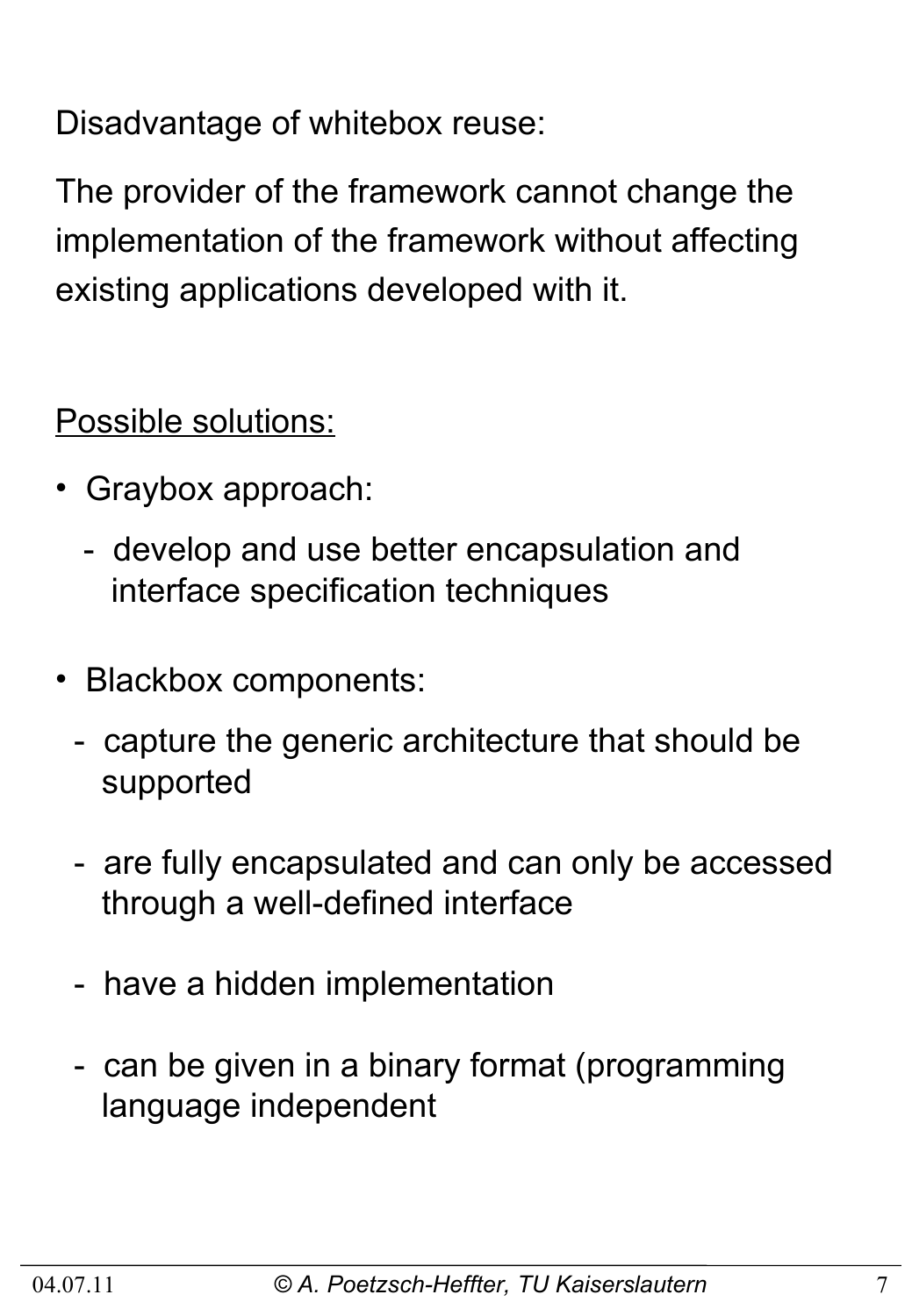### Programming Language Limitations

Program frameworks share the inherent limitations of using one fixed language.

The construction of systems running on multiple platforms is limited by:

- Interprocess communication and communication with programs written in different languages.
- Support for configuration and deployment of system parts.
- Component compatibility and versioning.
- Support for persistent data in a programming language independent and portable way.

# 7.2 Program Framework for User Interfaces

### Overview:

- Architectural Properties of Graphical User Interfaces
- The Abstract Window Toolkit of Java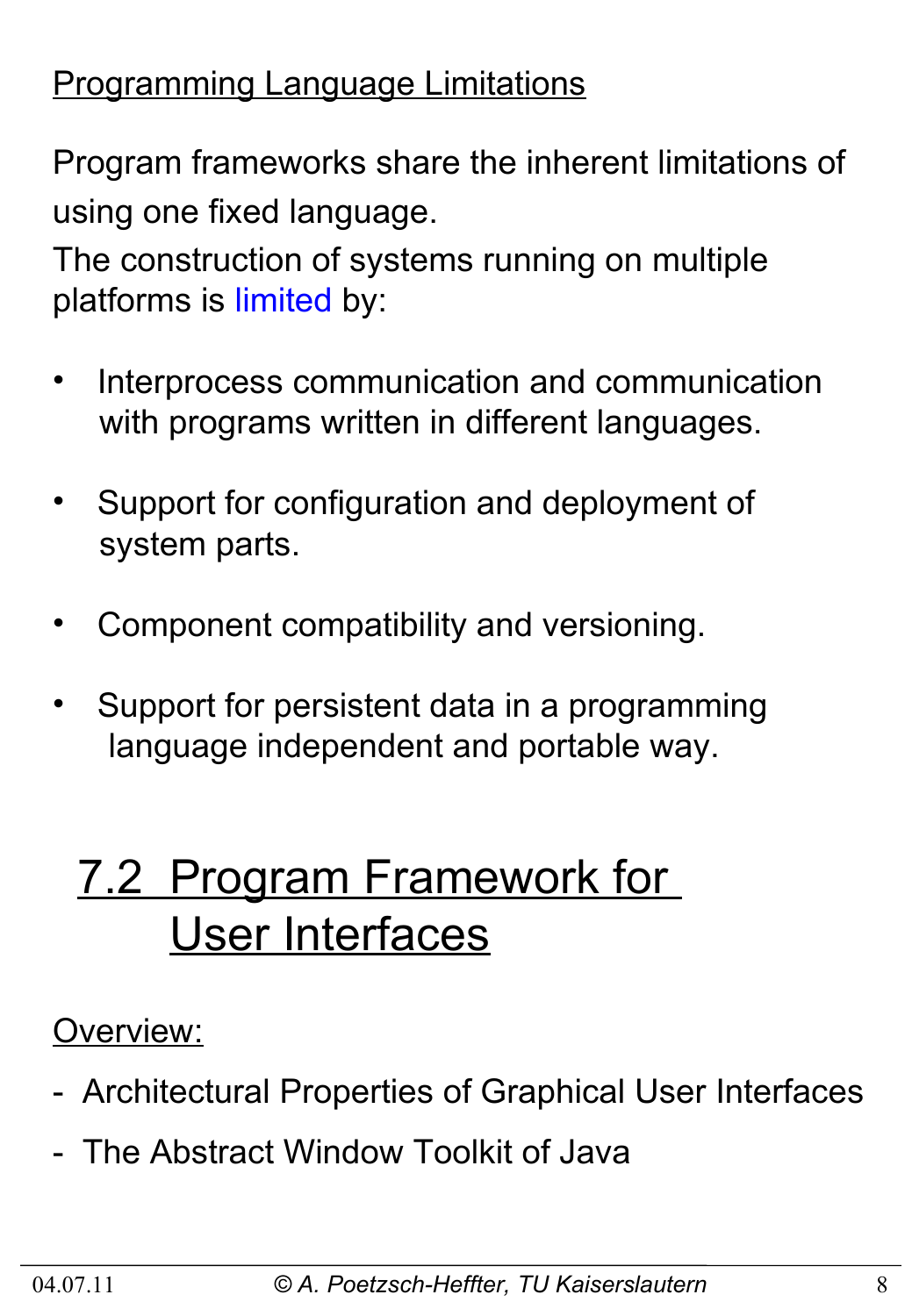# **Architectural Properties of** Graphical User Interfaces

A graphical user interface should enable a userfriendly and flexible interaction between an application and its users.

### Tasks of a GUI:

- 1. It should allow to control the application.
- 2. It should allow to enter data for the application.
- 3. It should enable to present the state of the application and the results of operations performed by the application in a graphical way.

A program framework for GUIs has to provide:

- GUI components (e.g. buttons, text fields, ...),
- techniques to show and arrange the GUI components on the screen (e.g. to layout several buttons in an area of a window),
- a mechanism to link operations of the application kernel to the actions performed on the GUI (e.g. the mouse click on a button has to the operation that should be performed in reaction to the click).
- an execution model for simultaneous user actions.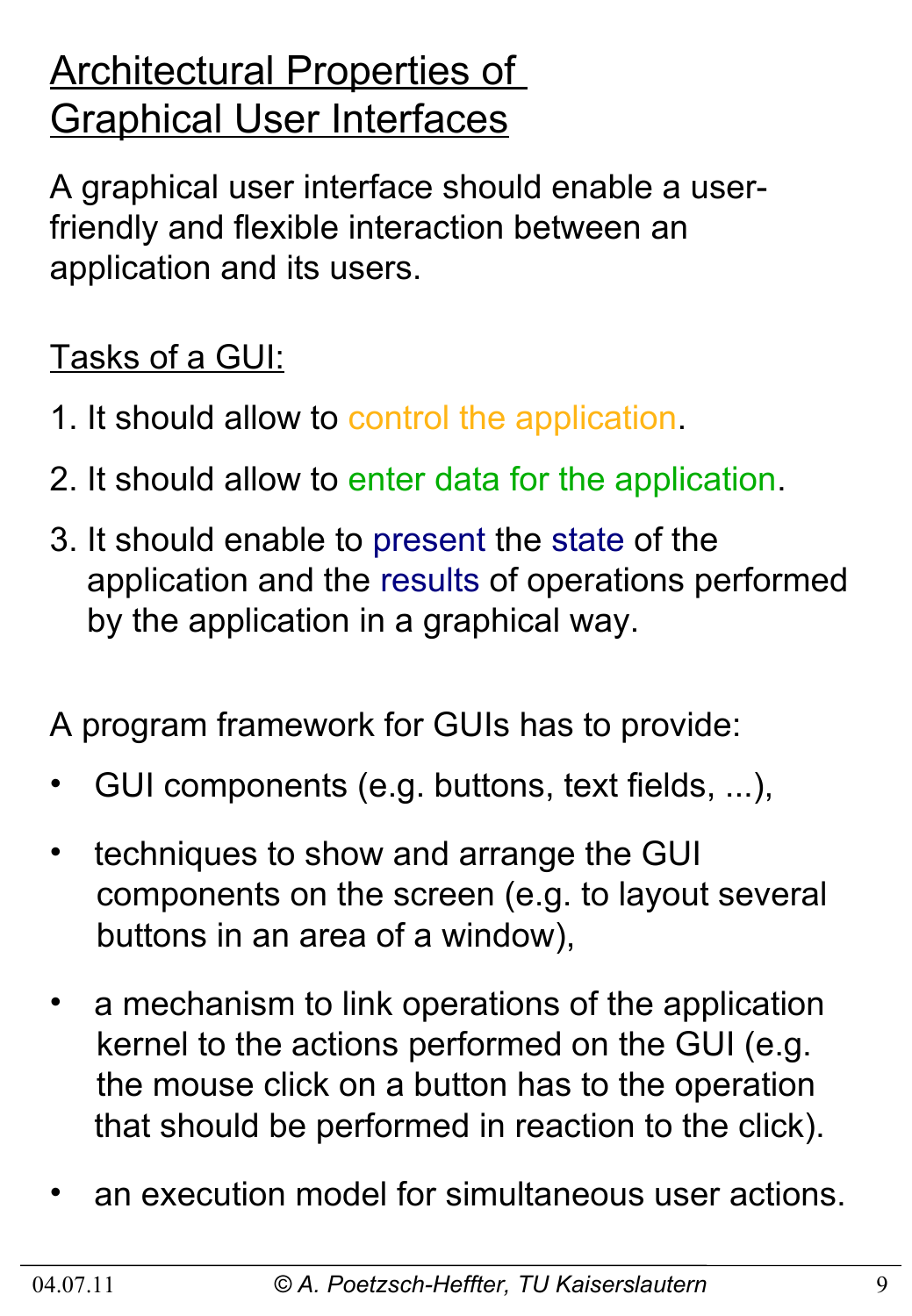# MVC-Pattern

The classical pattern underlying graphical user interfaces is the model-view-controller pattern or MVC-pattern.

It distinguishes three kinds of components:

- The *model* represents the underlying application kernel and captures the state of the GUI. It provides the interface to the core functionality of the application.
- The *views* display the model or part of it on the screen. Thereby the model becomes accessible to the user.
- The controllers control the interaction between users and the model.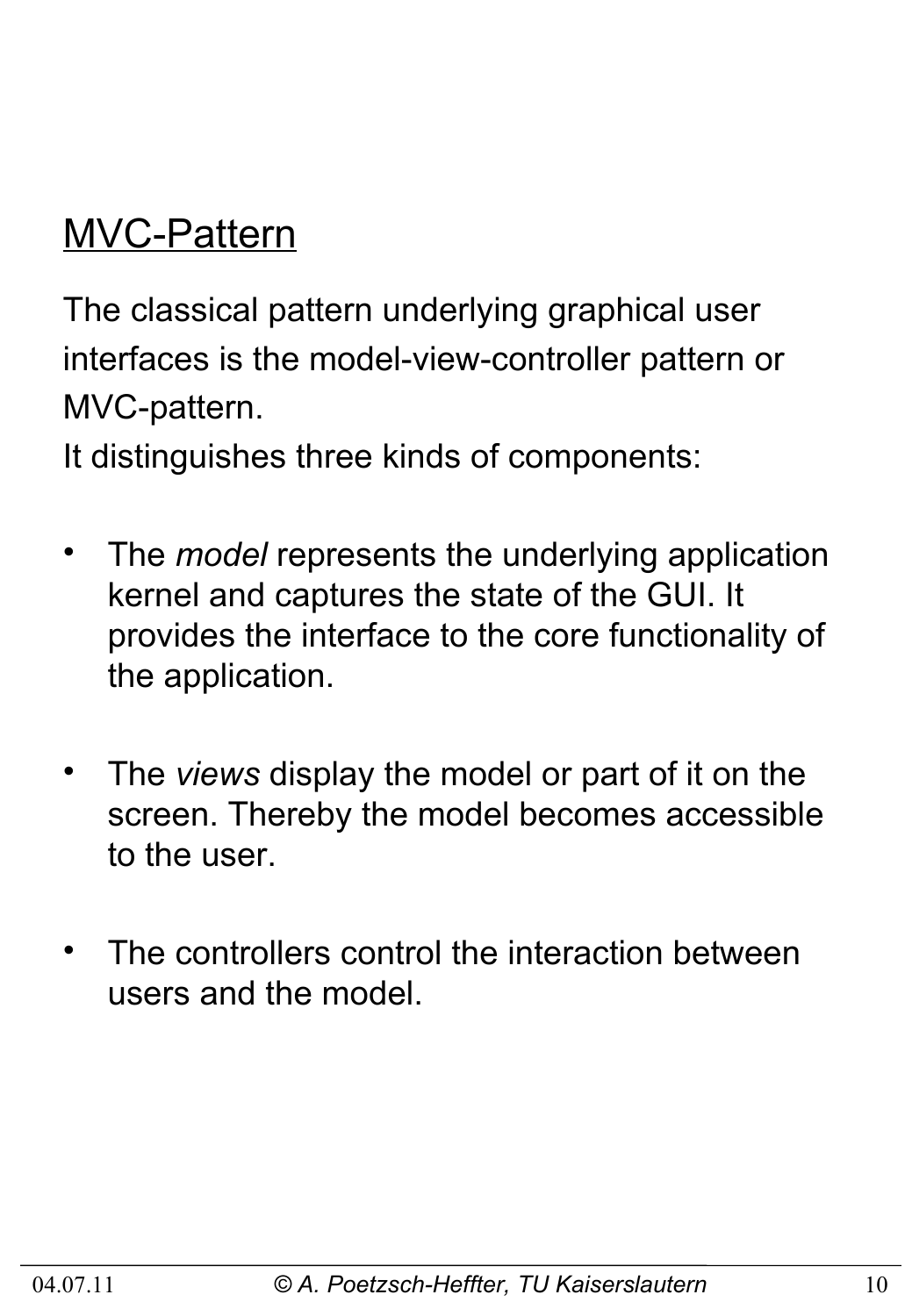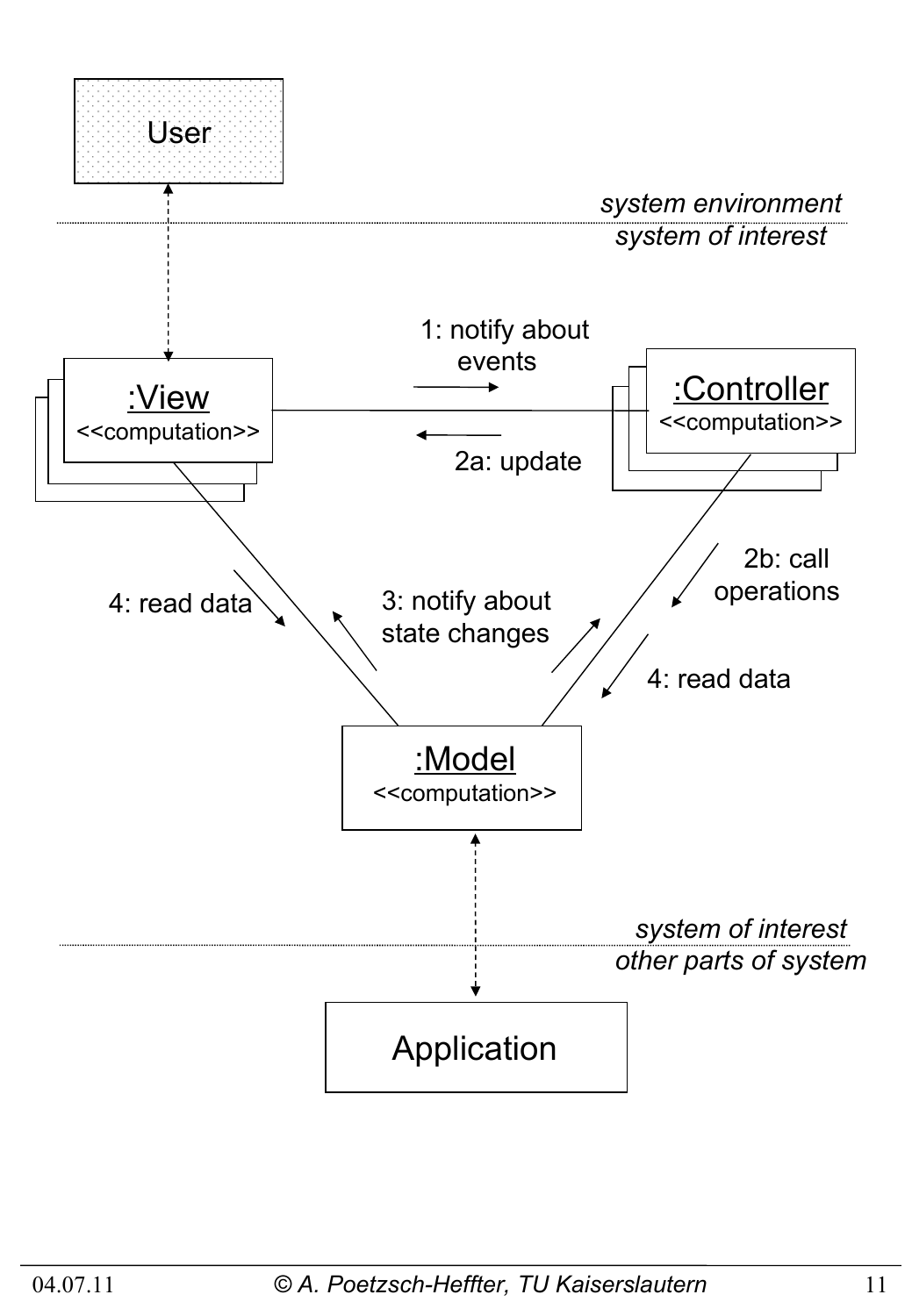The MVC-pattern is not fixed.

Variations can e.g. affect

- the relation between views and controllers:
	- (a) Is there always a one-to-one mapping?
	- (b) Can there be a controller that is associated with several views?
- or pertain to the execution model.

For the purpose of this chapter, two things are important:

- 1. The construction of GUIs involves
	- the management of views
	- the management of the consistency between models and views,
	- and a mechanism to handle the possibly concurrent events
- 2. It should have become clear how the pattern structures the core functionality of a GUI into different system components.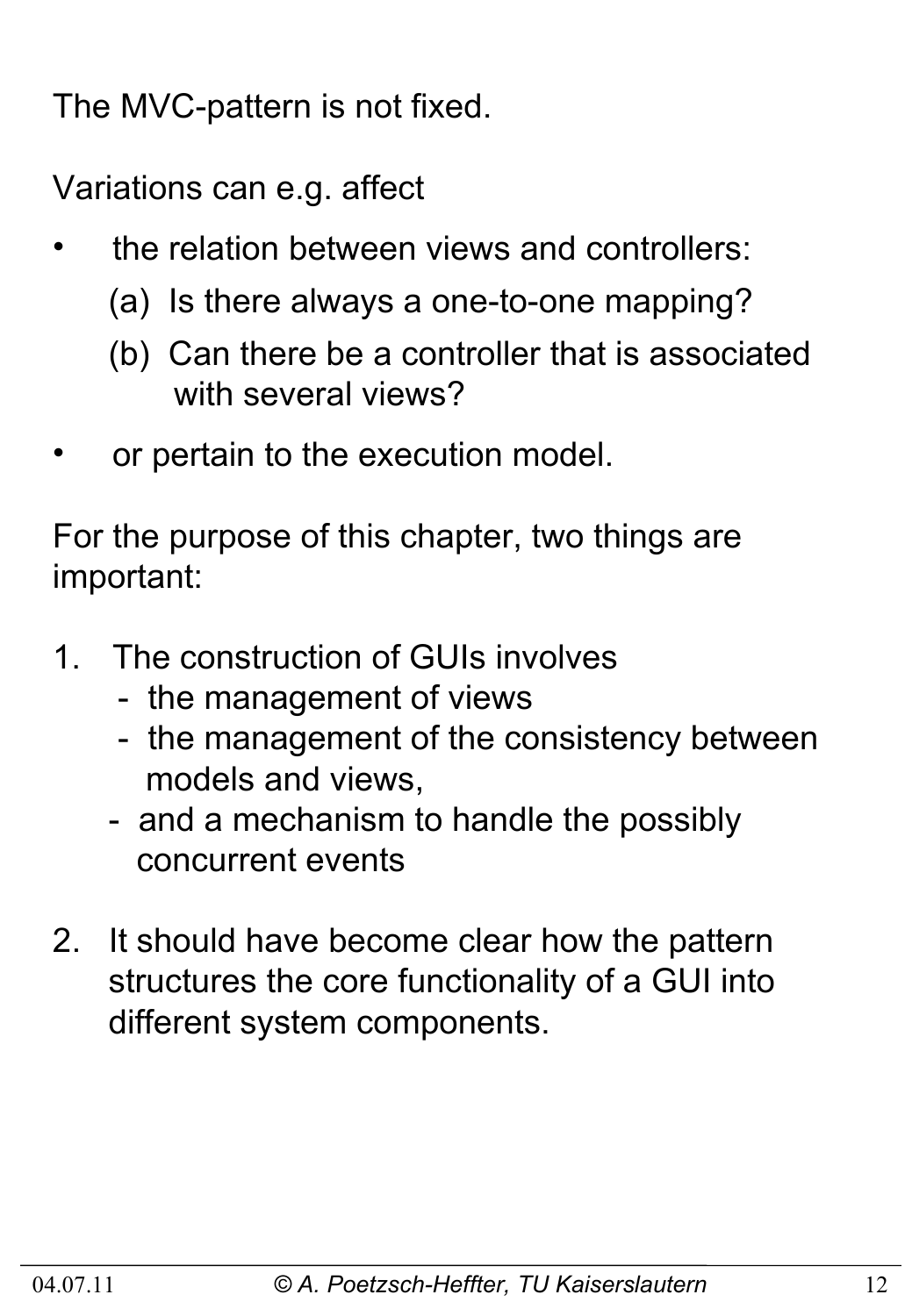# **The Abstract Window Toolkit of Java**

The Abstract Window Toolkit, AWT for short, is the basic program framework that Java provides for the implementation of GUIs (the Swing toolkit is an extension of it).

It consists of more than a hundred classes.

We give an overview of the AWT and discuss its relation to the MVC-pattern and in what respects it supports reuse.

### Overview of the AWT

Like other GUI toolkits, the AWT is organized around a class hierarchy of GUI components.

GUI components are used to

- construct views,
- support event-handling,
- provide a mechanism to register so-called listeners.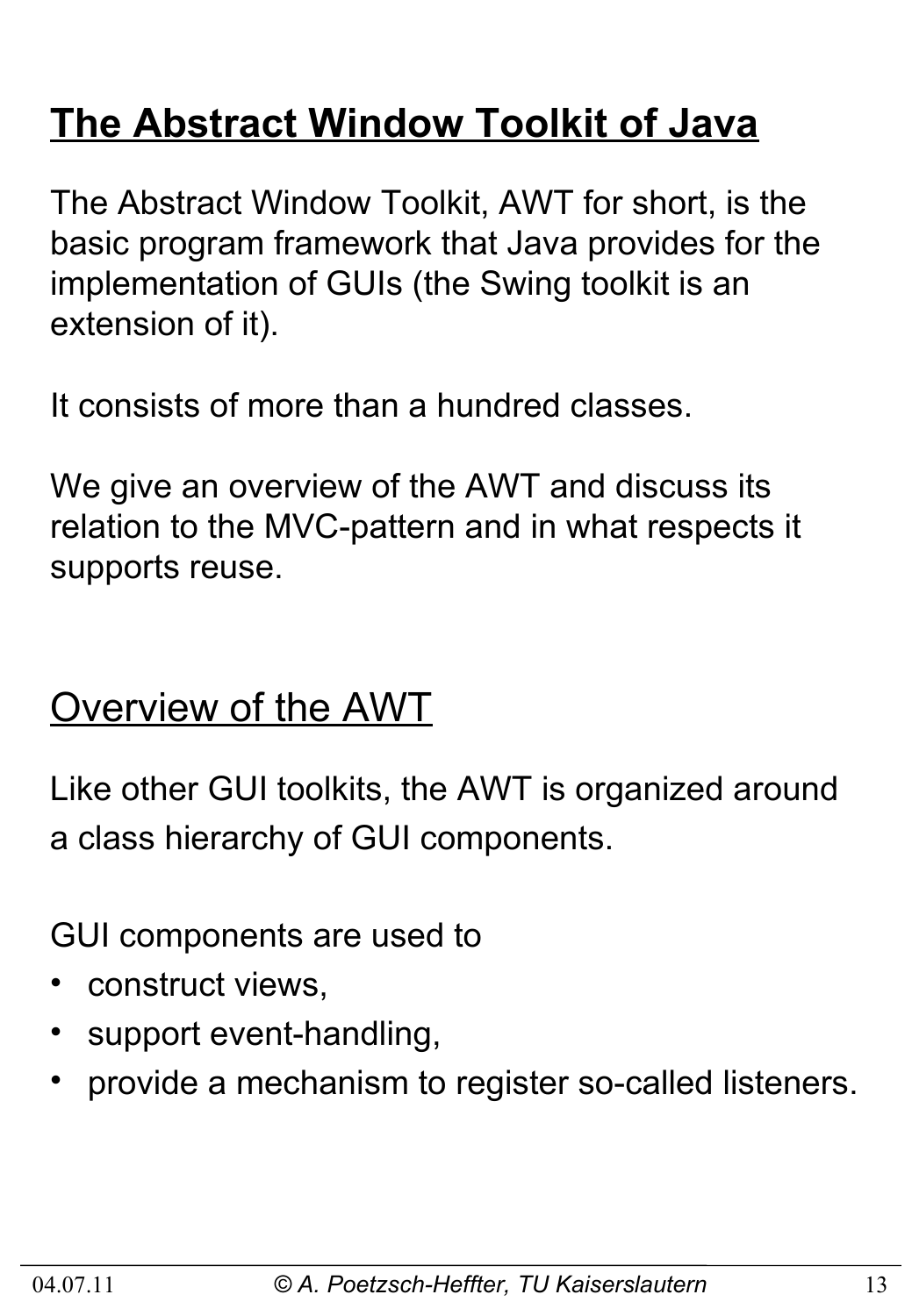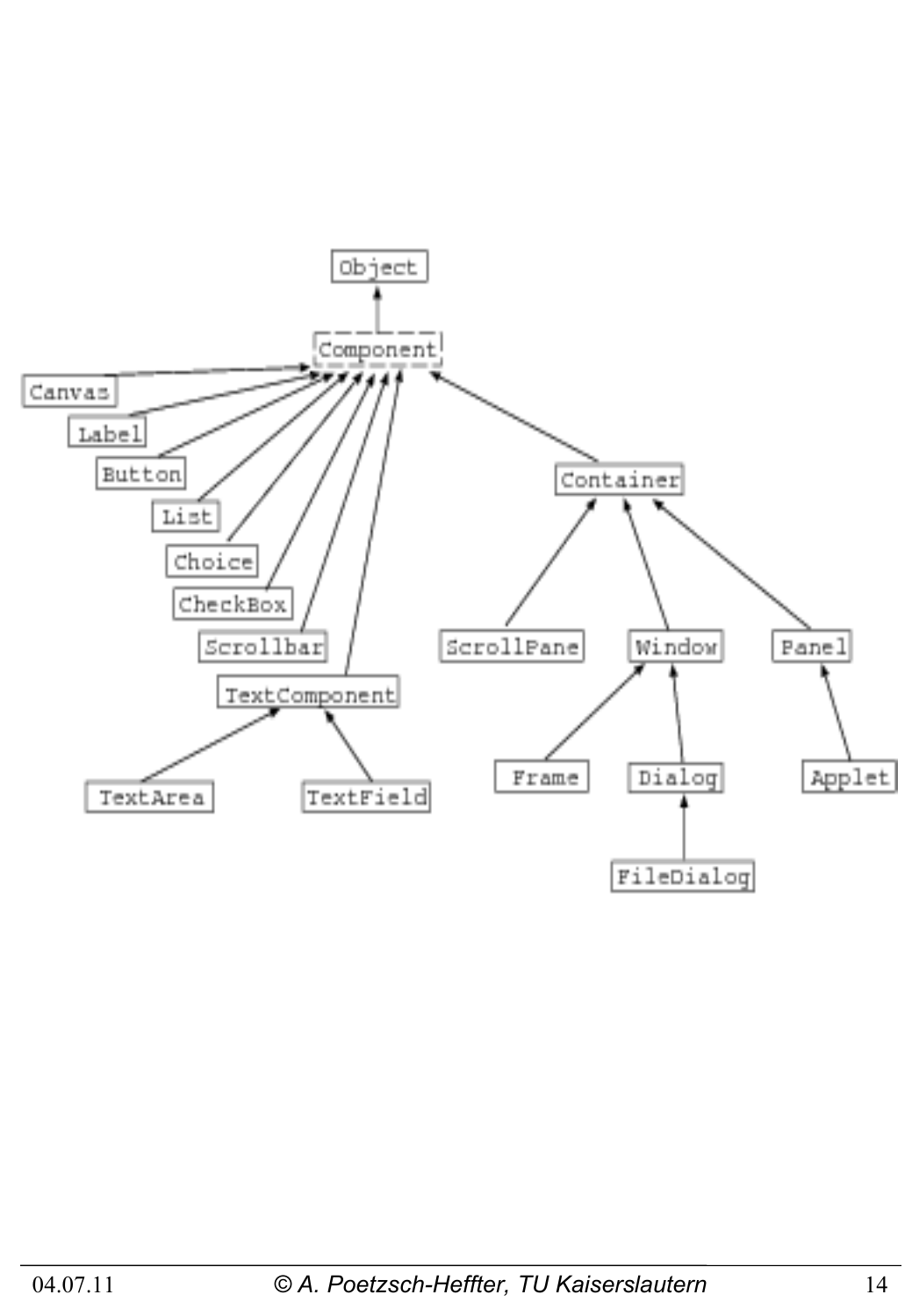GUI components that are instances of class Container or its subclasses are called container, all others are called elementary components.

Characteristics of *containers*:

- GUI components can be added to and removed from a container.
- If a GUI component CP is contained in a container CT, then the representation of CP on the screen is contained in the representation of CT.
- The containment relation forms a hierarchy.

Characteristics of *windows*:

- Containers that are not included in other containers are called windows.
- Windows can be handled by the window manager of the platform on which the GUI is running, e.g. they can be moved, resized, and iconified.
- The main window of an application is called a  *frame*; all other windows have to be registered with this frame to coordinate the event-handling.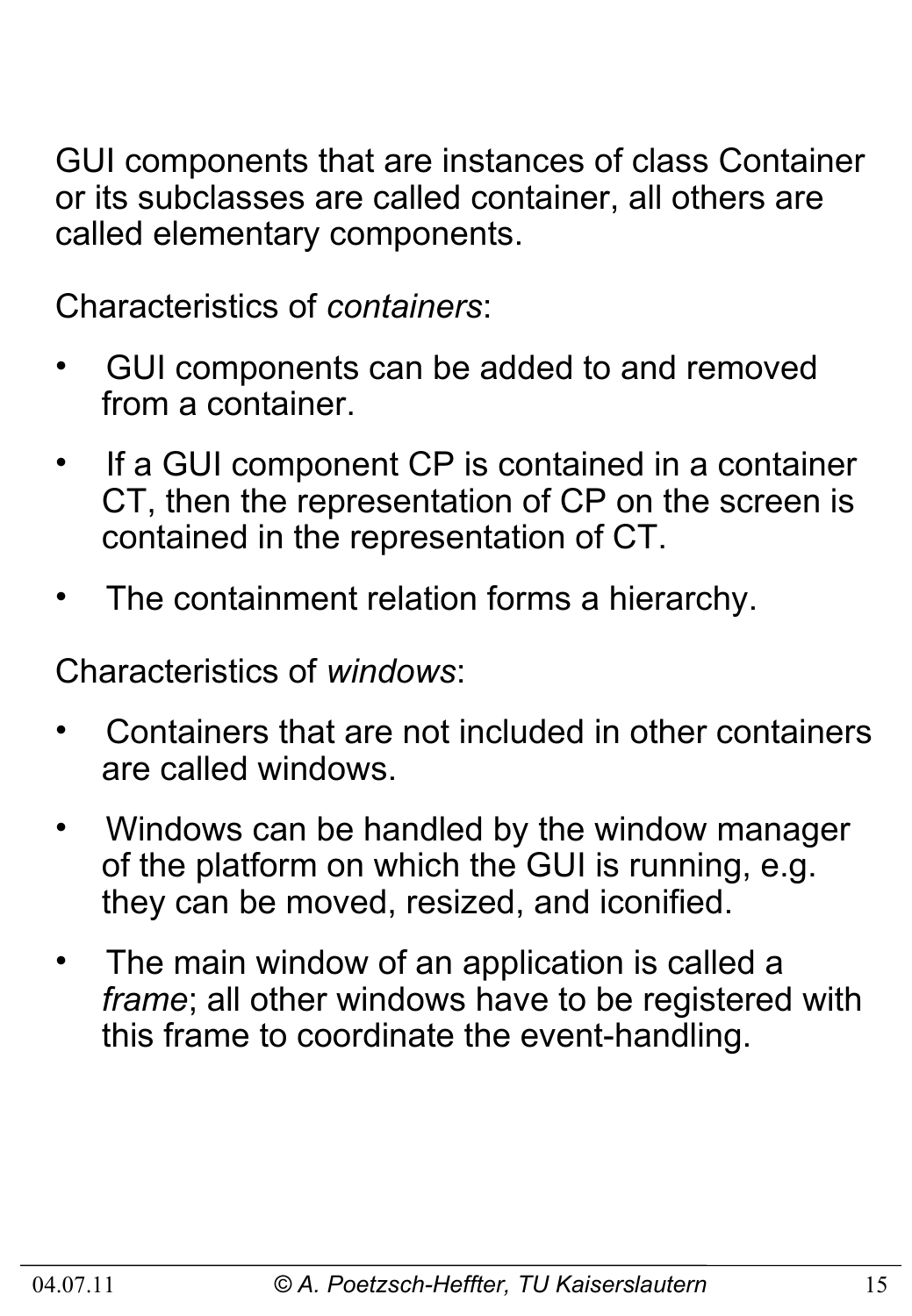The programmer has essentially three mechanisms to adapt the graphical representation of the GUI components.

- 1. Depending on the component type, she can customize some of its attributes, e.g. the title of a window or the label on a button.
- 2. She can override the method that draws the GUI component on the screen (only for special situations).
- 3. For each container, she can determine a layout manager.

The AWT provides a mechanism for event-handling similar to the MVC-pattern:

- Events occur at some GUI component CP.
- To get notified about the events occurring at CP, one has to register a listener object at CP.
- If an event of sort S occurs at CP, CP notifies all listener objects of type S that are registered at CP.
- The listener objects correspond to the controllers.
- The programmer of a GUI can provide the method that is executed when a listener is notified about an event.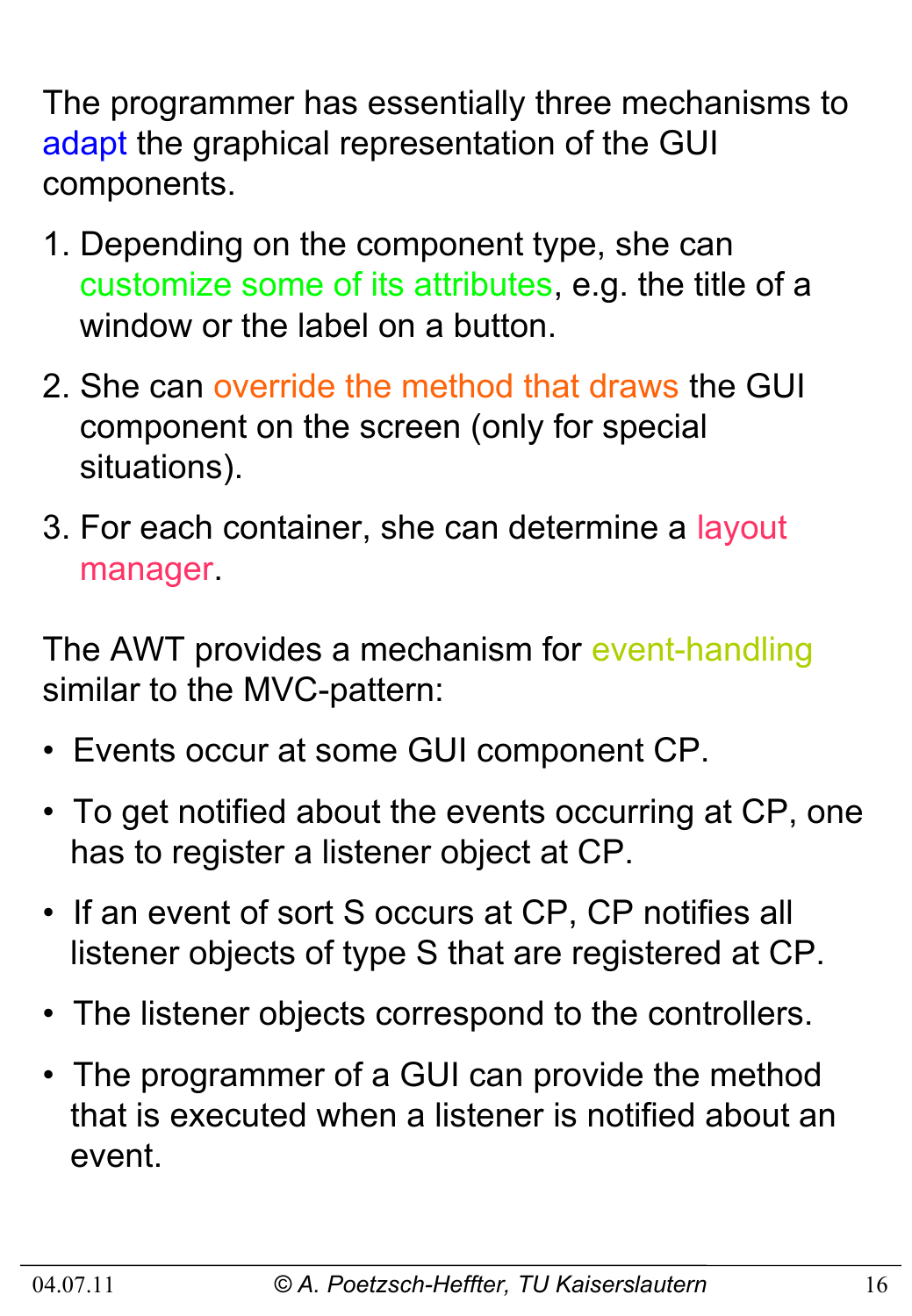Part of the flexibility of the AWT event-handling mechanism comes from the fact that

- 1. a listener object can be registered at more than one GUI component and
- 2. several listener objects can be registered at the same GUI component.

# **Shades of Reuse**

If a programmer uses the AWT to implement a graphical user interface, he does not have to know

- how to refresh windows,
- how to render GUI components on the screen,
- how to make containers react to resize events,
- how to associate events with GUI components, and
- how to integrate all these features in a smooth way.

The knowledge about these aspects is captured in the architecture and implementation of the AWT.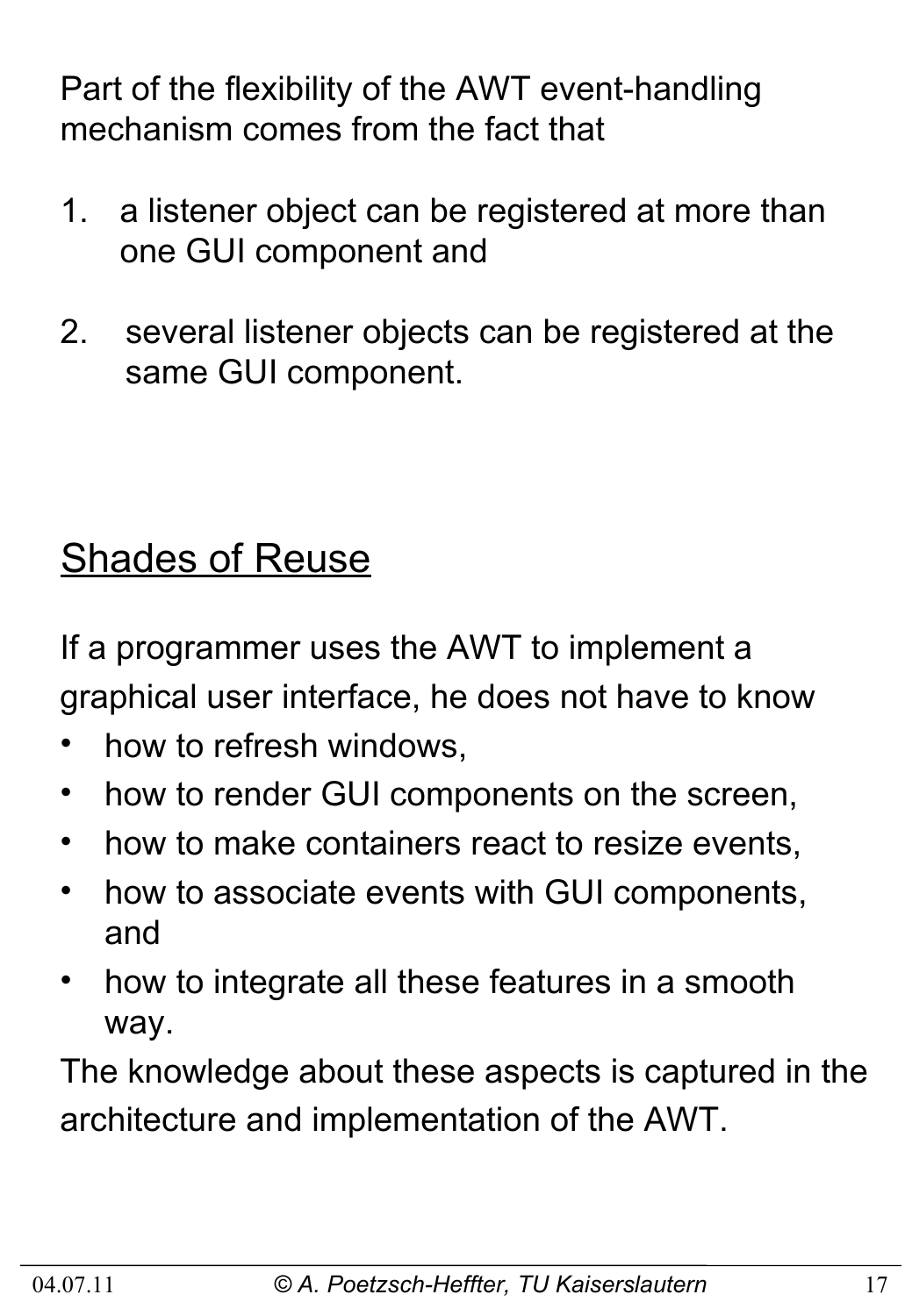Simple GUIs can be built from the classes of the AWT almost without specialization.

Simple construction technique:

- 1. Construct the views from the GUI components.
- 2. Connect the GUI components to the application kernel by implementing listener classes.
- 3. Register the listener objects with the GUI components.

In this case, the components, the graphics classes, and the event-handling mechanism are used in a *blackbox* fashion.

Specialization and inheritance, i.e., techniques based on whitebox reuse, are needed for extending the core functionality of the AWT.

Typical cases are

- the realization of specialized or compound GUI components
- and the refinement the event mechanism.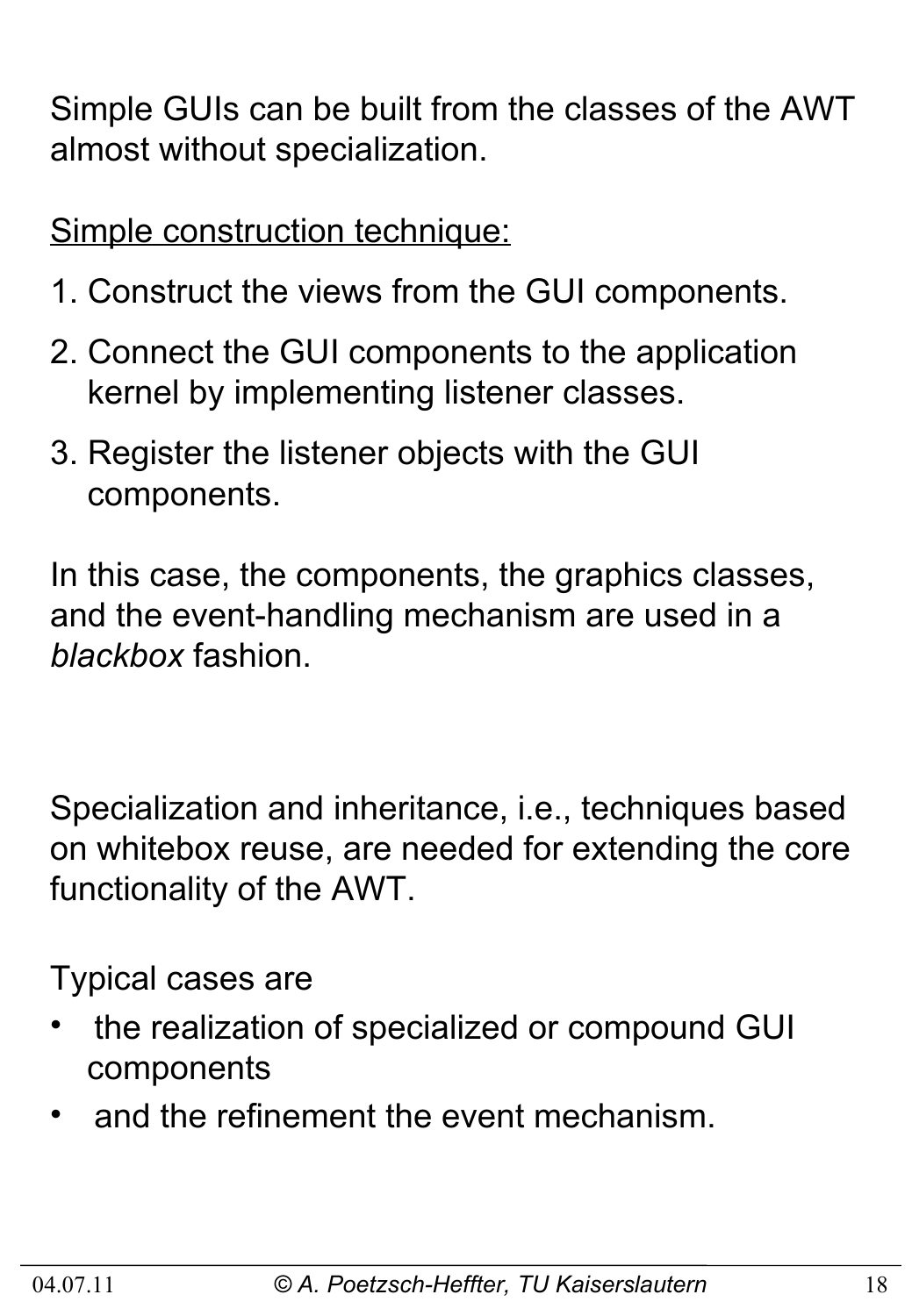**Example:** (GUI not following MVC): As an example application, we consider a simple calculator for adding and subtracting integers.

| 13ૂં   |     |       |
|--------|-----|-------|
| $27\P$ |     |       |
| add    | sub | close |
| 283    |     |       |

In this example, the application and its GUI are implemented within one class mixing aspects of view, controller, and model.

The object of class CalculatorFrame represents the view and is used as a listener for the three buttons.

The method actionPerformed that handles the button events also includes the application code.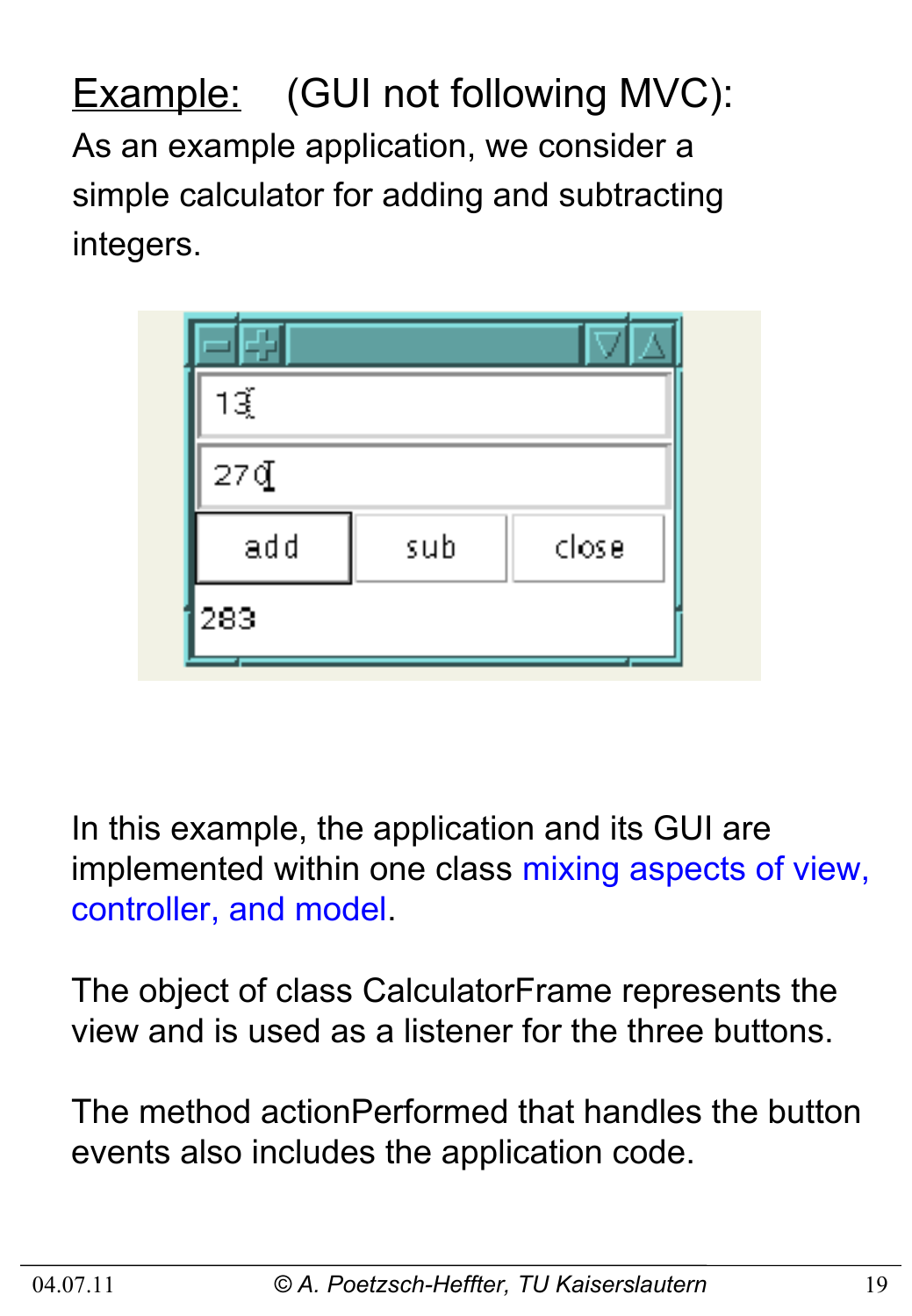```
package framework;
import java.awt.*;
import java.awt.event.*;
public class CalculatorFrame
   extends Frame 
   implements ActionListener 
{
   TextField tfop1, tfop2;
   Label lbres;
   CalculatorFrame() {... } // see below
   public void actionPerformed(
      ActionEvent e ) {...} // see below
   public static void main(String argv[]) 
{ 
      new CalculatorFrame();
   }
}
```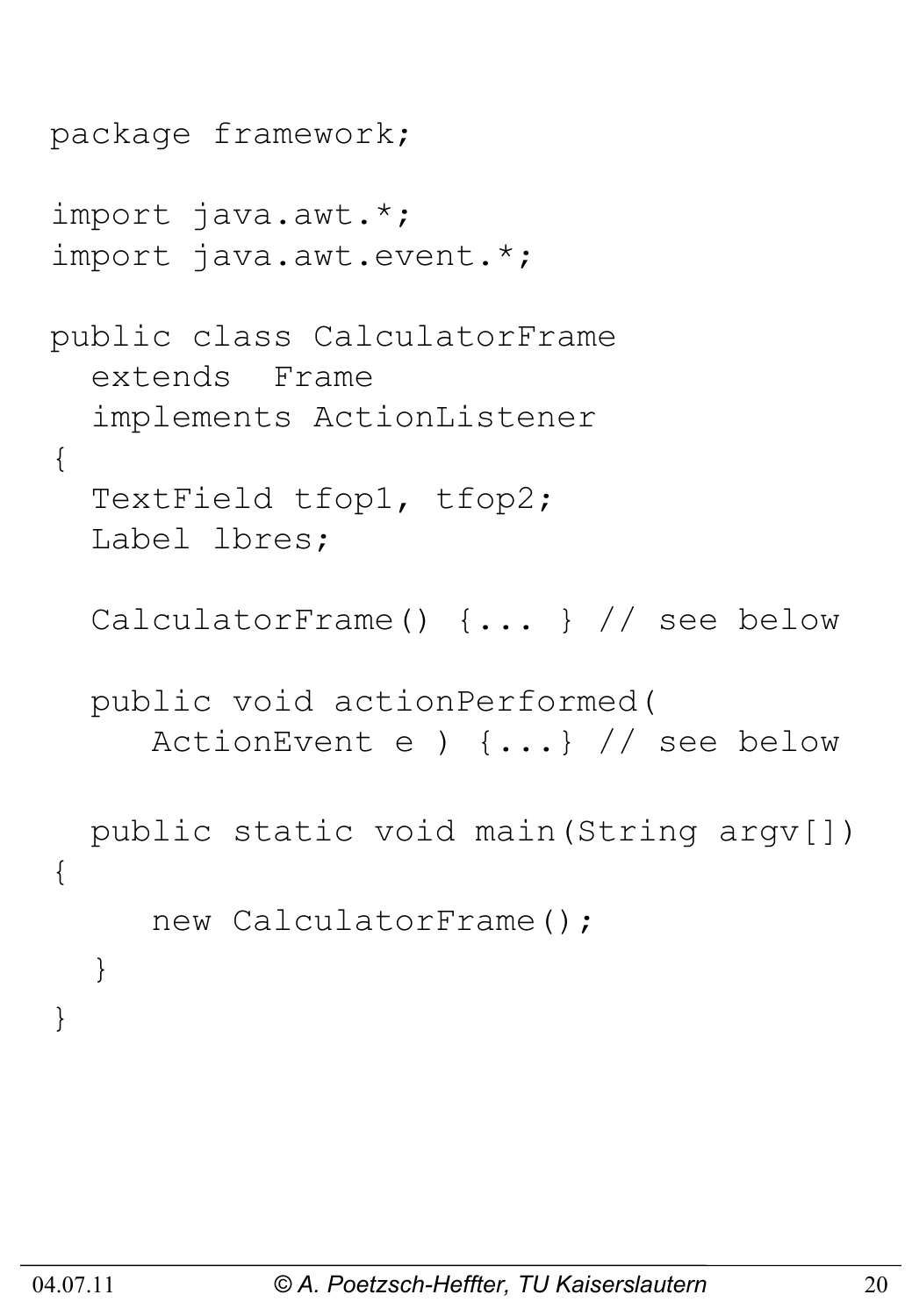```
CalculatorFrame(){
```

```
setLayout ( new GridLayout (4, 1) ) ;
 // input fields
add( t fop1 = new TextField("", 15) );
 tfop1.setEditable( true );
add( t fop2 = new TextField("", 15) );
 // buttons to trigger operations
 Panel p = new Panel( 
               new GridLayout (1,3) );
 Button bt;
p.add() bt = new Button("add"));
 bt.addActionListener(this);
p.add() bt = new Button("sub") );
 bt.addActionListener(this);
p.add() bt = new Button("close") );
 bt.addActionListener(this);
 add( p );
 // label to show the result
add( lbres = new Label("") );
 setSize( 200, 120 );
setVisible( true );
```
}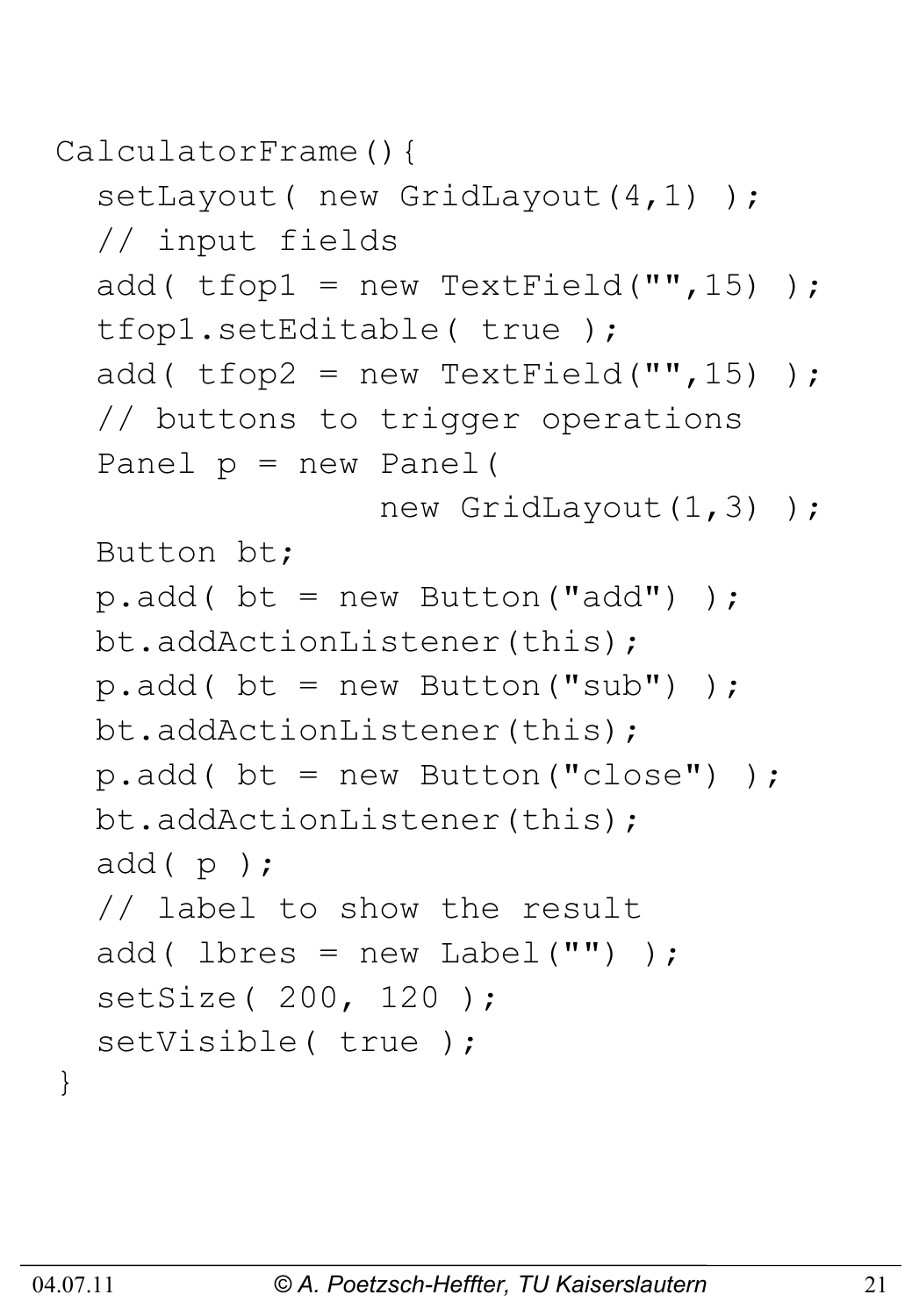```
public void actionPerformed( 
      ActionEvent e )
{
 try {
   String buttonlabel =
     ((Button) e.getSource()).getLabel();
   if( buttonlabel.equals("close") )
     System.exit( 0 );
  int op1 =
      Integer.parseInt( tfop1.getText() );
  int op2 = Integer.parseInt( tfop2.getText() );
   if( buttonlabel.equals("add") ){
     lbres.setText( 
            String.valueOf(op1 + op2) );
   } else if( buttonlabel.equals("sub") ){
     lbres.setText( 
           String.valueOf(op1 - op2));
   }
 } catch( NumberFormatException nfe ){}
}
```